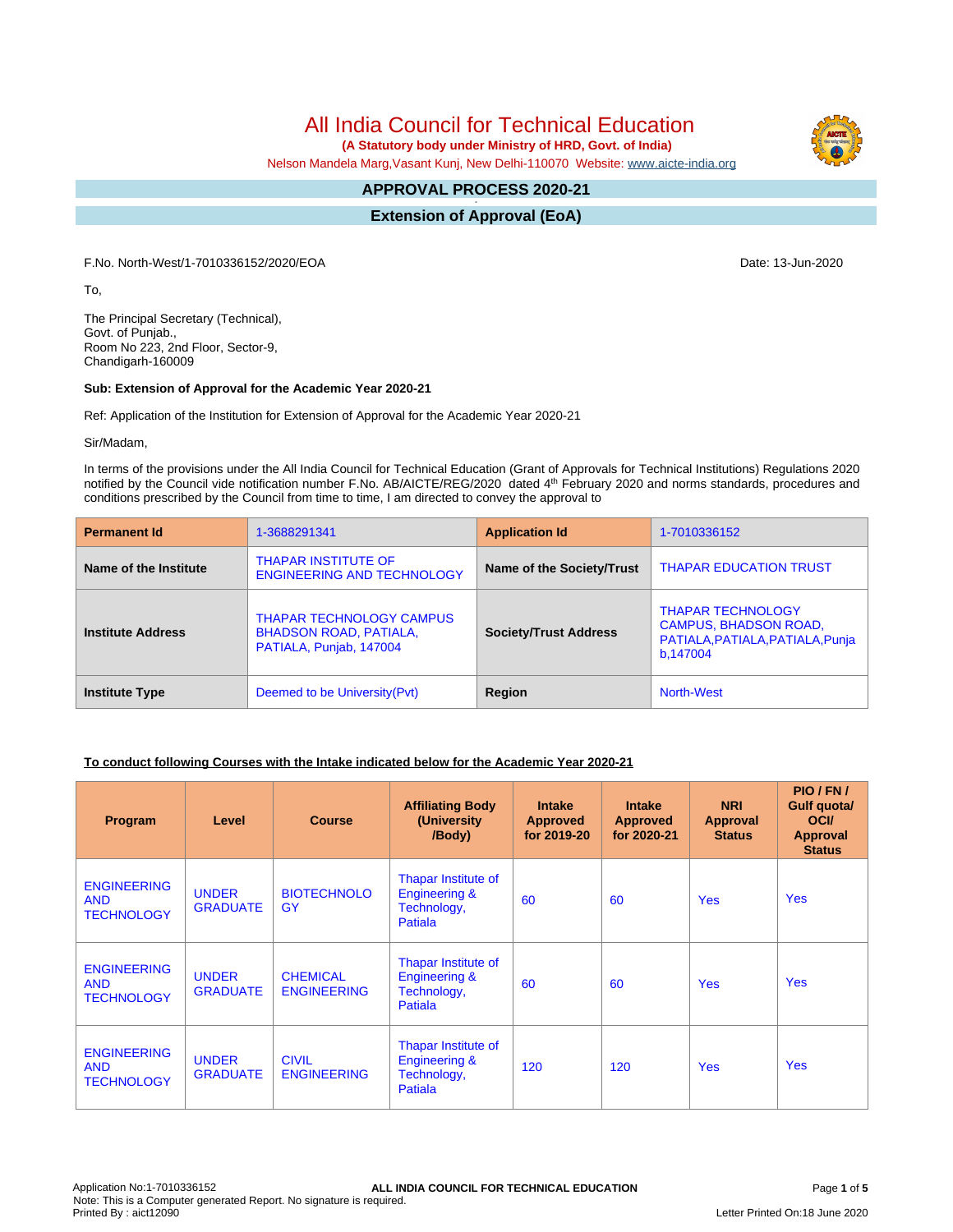| <b>ENGINEERING</b><br><b>AND</b><br><b>TECHNOLOGY</b> | <b>UNDER</b><br><b>GRADUATE</b> | <b>COMPUTER</b><br><b>ENGINEERING</b>                                                               | Thapar Institute of<br><b>Engineering &amp;</b><br>Technology,<br><b>Patiala</b> | 750 | 780 | <b>Yes</b> | Yes        |
|-------------------------------------------------------|---------------------------------|-----------------------------------------------------------------------------------------------------|----------------------------------------------------------------------------------|-----|-----|------------|------------|
| <b>ENGINEERING</b><br><b>AND</b><br><b>TECHNOLOGY</b> | <b>UNDER</b><br><b>GRADUATE</b> | <b>ELECTRICAL</b><br><b>ENGINEERING</b>                                                             | Thapar Institute of<br><b>Engineering &amp;</b><br>Technology,<br>Patiala        | 180 | 120 | <b>Yes</b> | <b>Yes</b> |
| <b>ENGINEERING</b><br><b>AND</b><br><b>TECHNOLOGY</b> | <b>UNDER</b><br><b>GRADUATE</b> | <b>ELECTRONICS</b><br><b>AND</b><br><b>COMMUNICATIO</b><br><b>NS</b><br><b>ENGINEERING</b>          | Thapar Institute of<br><b>Engineering &amp;</b><br>Technology,<br>Patiala        | 210 | 210 | <b>Yes</b> | Yes        |
| <b>ENGINEERING</b><br><b>AND</b><br><b>TECHNOLOGY</b> | <b>UNDER</b><br><b>GRADUATE</b> | <b>ELECTRONICS</b><br><b>AND</b><br><b>COMPUTER</b><br><b>ENGINEERING</b>                           | Thapar Institute of<br><b>Engineering &amp;</b><br>Technology,<br>Patiala        | 180 | 180 | Yes        | <b>Yes</b> |
| <b>ENGINEERING</b><br><b>AND</b><br><b>TECHNOLOGY</b> | <b>UNDER</b><br><b>GRADUATE</b> | <b>ELECTRONICS</b><br><b>INSTRUMENTAT</b><br><b>ION AND</b><br><b>CONTROL</b><br><b>ENGINEERING</b> | Thapar Institute of<br><b>Engineering &amp;</b><br>Technology,<br><b>Patiala</b> | 100 | 100 | <b>Yes</b> | Yes        |
| <b>ENGINEERING</b><br><b>AND</b><br><b>TECHNOLOGY</b> | <b>UNDER</b><br><b>GRADUATE</b> | <b>MECHANICAL</b><br><b>ENGINEERING</b>                                                             | Thapar Institute of<br><b>Engineering &amp;</b><br>Technology,<br>Patiala        | 225 | 225 | <b>Yes</b> | Yes        |
| <b>ENGINEERING</b><br><b>AND</b><br><b>TECHNOLOGY</b> | <b>UNDER</b><br><b>GRADUATE</b> | <b>MECHANICAL</b><br><b>ENGINEERING(</b><br><b>PRODUCTION)</b>                                      | Thapar Institute of<br><b>Engineering &amp;</b><br>Technology,<br><b>Patiala</b> | 60  | 60  | Yes        | <b>Yes</b> |
| <b>ENGINEERING</b><br><b>AND</b><br><b>TECHNOLOGY</b> | <b>UNDER</b><br><b>GRADUATE</b> | <b>MECHATRONIC</b><br>S                                                                             | Thapar Institute of<br><b>Engineering &amp;</b><br>Technology,<br>Patiala        | 60  | 60  | <b>Yes</b> | <b>NA</b>  |
| <b>ENGINEERING</b><br><b>AND</b><br><b>TECHNOLOGY</b> | <b>POST</b><br><b>GRADUATE</b>  | CAD/CAM<br><b>ENGINEERING</b>                                                                       | Thapar Institute of<br><b>Engineering &amp;</b><br>Technology,<br><b>Patiala</b> | 30  | 30  | <b>Yes</b> | <b>NA</b>  |
| <b>ENGINEERING</b><br><b>AND</b><br><b>TECHNOLOGY</b> | <b>POST</b><br><b>GRADUATE</b>  | <b>STRUCTURAL</b><br><b>ENGINEERING</b>                                                             | Thapar Institute of<br><b>Engineering &amp;</b><br>Technology,<br><b>Patiala</b> | 30  | 30  | <b>Yes</b> | <b>Yes</b> |
| <b>ENGINEERING</b><br><b>AND</b><br><b>TECHNOLOGY</b> | <b>POST</b><br><b>GRADUATE</b>  | <b>ELECTRONICS</b><br><b>AND</b><br><b>COMMUNICATIO</b><br><b>NS</b><br><b>ENGINEERING</b>          | Thapar Institute of<br><b>Engineering &amp;</b><br>Technology,<br><b>Patiala</b> | 30  | 30  | Yes        | <b>Yes</b> |
| <b>ENGINEERING</b><br><b>AND</b><br><b>TECHNOLOGY</b> | <b>POST</b><br><b>GRADUATE</b>  | <b>PRODUCTION</b><br><b>ENGINEERING</b>                                                             | Thapar Institute of<br><b>Engineering &amp;</b><br>Technology,<br>Patiala        | 18  | 18  | <b>Yes</b> | <b>Yes</b> |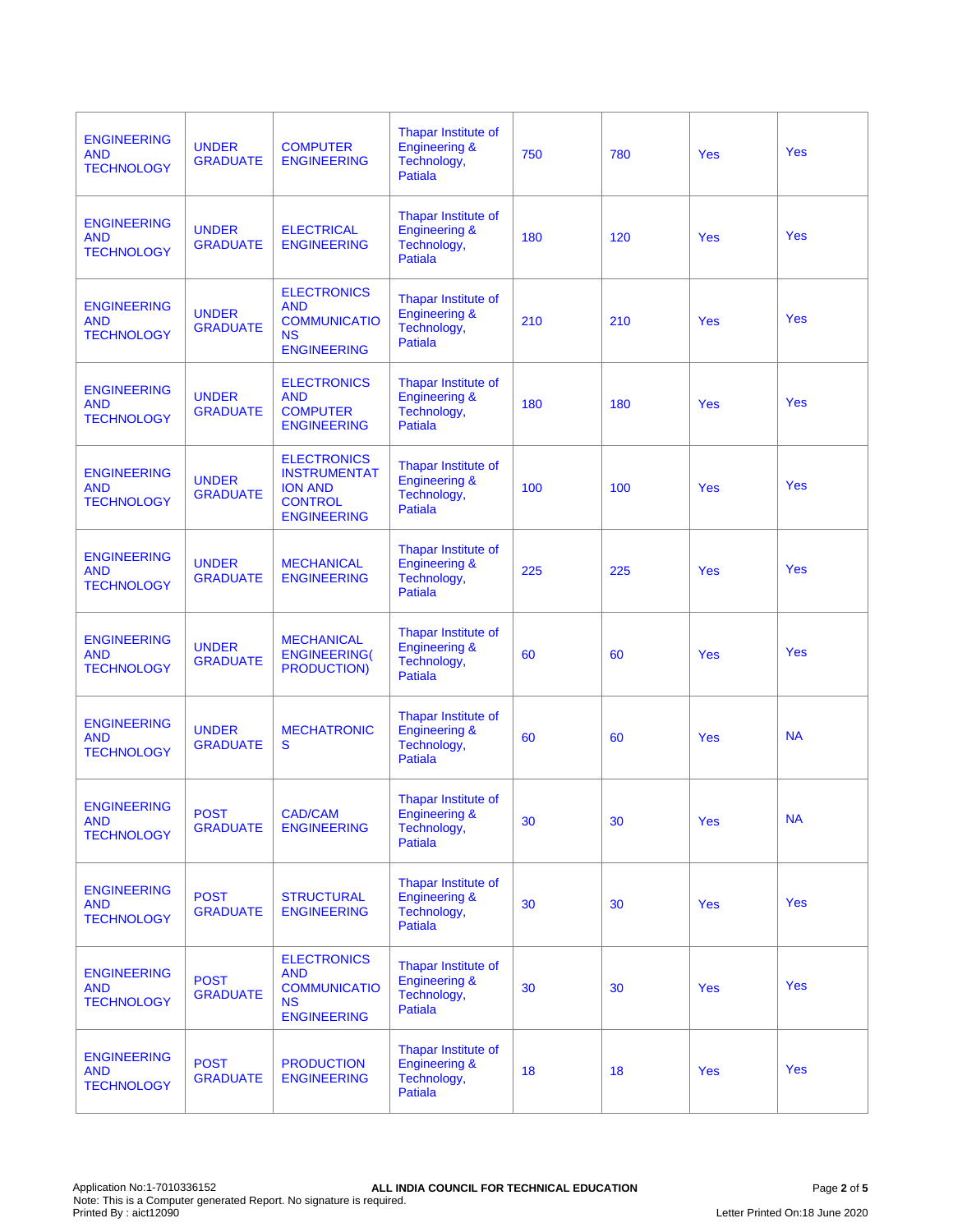| <b>ENGINEERING</b><br><b>AND</b><br><b>TECHNOLOGY</b> | <b>POST</b><br><b>GRADUATE</b>  | <b>SOFTWARE</b><br><b>ENGINEERING</b>                                                               | Thapar Institute of<br><b>Engineering &amp;</b><br>Technology,<br><b>Patiala</b> | 30 | 30 | <b>Yes</b> | <b>Yes</b> |
|-------------------------------------------------------|---------------------------------|-----------------------------------------------------------------------------------------------------|----------------------------------------------------------------------------------|----|----|------------|------------|
| <b>ENGINEERING</b><br><b>AND</b><br><b>TECHNOLOGY</b> | <b>POST</b><br><b>GRADUATE</b>  | <b>ELECTRONICS</b><br><b>INSTRUMENTAT</b><br><b>ION AND</b><br><b>CONTROL</b><br><b>ENGINEERING</b> | Thapar Institute of<br><b>Engineering &amp;</b><br>Technology,<br><b>Patiala</b> | 18 | 18 | <b>Yes</b> | Yes        |
| <b>ENGINEERING</b><br><b>AND</b><br><b>TECHNOLOGY</b> | <b>POST</b><br><b>GRADUATE</b>  | <b>COMPUTER</b><br><b>SCIENCE &amp;</b><br><b>ENGINEERING</b>                                       | Thapar Institute of<br><b>Engineering &amp;</b><br>Technology,<br>Patiala        | 60 | 60 | <b>Yes</b> | <b>Yes</b> |
| <b>ENGINEERING</b><br><b>AND</b><br><b>TECHNOLOGY</b> | <b>POST</b><br><b>GRADUATE</b>  | <b>POWER</b><br><b>SYSTEMS</b>                                                                      | Thapar Institute of<br><b>Engineering &amp;</b><br>Technology,<br>Patiala        | 30 | 30 | <b>Yes</b> | Yes        |
| <b>ENGINEERING</b><br><b>AND</b><br><b>TECHNOLOGY</b> | <b>POST</b><br><b>GRADUATE</b>  | <b>THERMAL</b><br><b>ENGINEERING</b>                                                                | Thapar Institute of<br><b>Engineering &amp;</b><br>Technology,<br><b>Patiala</b> | 30 | 30 | Yes        | <b>Yes</b> |
| <b>ENGINEERING</b><br><b>AND</b><br><b>TECHNOLOGY</b> | <b>POST</b><br><b>GRADUATE</b>  | <b>INFRASTRUCTU</b><br><b>RE</b><br><b>ENGINEERING</b>                                              | Thapar Institute of<br><b>Engineering &amp;</b><br>Technology,<br>Patiala        | 30 | 30 | <b>Yes</b> | <b>Yes</b> |
| <b>ENGINEERING</b><br><b>AND</b><br><b>TECHNOLOGY</b> | <b>POST</b><br><b>GRADUATE</b>  | <b>ENVIRONMENT</b><br><b>AL SCIENCE</b><br><b>AND</b><br><b>TECHNOLOGY</b>                          | Thapar Institute of<br><b>Engineering &amp;</b><br>Technology,<br>Patiala        | 18 | 18 | <b>Yes</b> | Yes        |
| <b>ENGINEERING</b><br><b>AND</b><br><b>TECHNOLOGY</b> | <b>POST</b><br><b>GRADUATE</b>  | <b>VLSI DESIGN</b>                                                                                  | Thapar Institute of<br><b>Engineering &amp;</b><br>Technology,<br>Patiala        | 30 | 30 | <b>Yes</b> | <b>Yes</b> |
| <b>ENGINEERING</b><br><b>AND</b><br><b>TECHNOLOGY</b> | <b>POST</b><br><b>GRADUATE</b>  | <b>CHEMICAL</b><br><b>ENGINEERING</b>                                                               | Thapar Institute of<br><b>Engineering &amp;</b><br>Technology,<br>Patiala        | 18 | 18 | <b>Yes</b> | Yes        |
| <b>ENGINEERING</b><br><b>AND</b><br><b>TECHNOLOGY</b> | <b>POST</b><br><b>GRADUATE</b>  | <b>BIOTECHNOLO</b><br>GY                                                                            | Thapar Institute of<br><b>Engineering &amp;</b><br>Technology,<br>Patiala        | 18 | 18 | Yes        | <b>Yes</b> |
| <b>MCA</b>                                            | <b>POST</b><br><b>GRADUATE</b>  | <b>MASTERS IN</b><br><b>COMPUTER</b><br><b>APPLICATIONS</b>                                         | Thapar Institute of<br><b>Engineering &amp;</b><br>Technology,<br><b>Patiala</b> | 30 | 30 | <b>Yes</b> | <b>NA</b>  |
| <b>ENGINEERING</b><br><b>AND</b><br><b>TECHNOLOGY</b> | <b>UNDER</b><br><b>GRADUATE</b> | <b>COMPUTER</b><br><b>SCIENCE AND</b><br><b>BUSINESS</b><br><b>SYSTEM</b>                           | Thapar Institute of<br><b>Engineering &amp;</b><br>Technology,<br><b>Patiala</b> | 60 | 60 | <b>Yes</b> | <b>Yes</b> |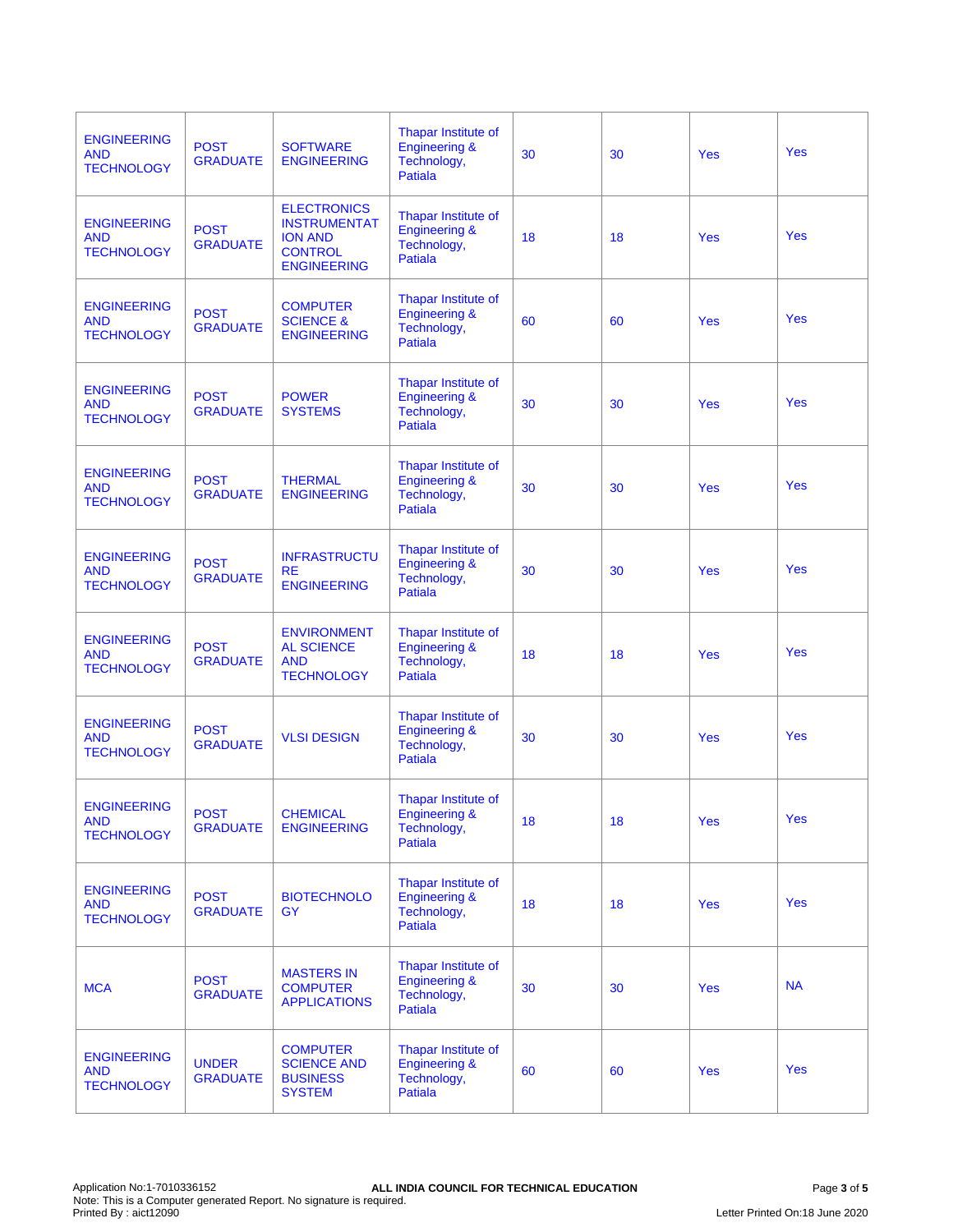| <b>ENGINEERING</b><br><b>AND</b><br><b>TECHNOLOGY</b> | <b>UNDER</b><br><b>GRADUATE</b> | <b>BIOMEDICAL</b><br><b>ENGINEERING</b>                                  | Thapar Institute of<br><b>Engineering &amp;</b><br>Technology,<br>Patiala | 60       | 60            | <b>Yes</b> | <b>Yes</b> |
|-------------------------------------------------------|---------------------------------|--------------------------------------------------------------------------|---------------------------------------------------------------------------|----------|---------------|------------|------------|
| <b>ENGINEERING</b><br><b>AND</b><br><b>TECHNOLOGY</b> | <b>UNDER</b><br><b>GRADUATE</b> | <b>COMPUTER</b><br><b>SCIENCE AND</b><br><b>ENGINEERING</b>              | Thapar Institute of<br><b>Engineering &amp;</b><br>Technology,<br>Patiala | 180      | 180           | <b>Yes</b> | <b>Yes</b> |
| <b>ENGINEERING</b><br><b>AND</b><br><b>TECHNOLOGY</b> | <b>UNDER</b><br><b>GRADUATE</b> | <b>ELECTRICAL</b><br><b>AND</b><br><b>COMPUTER</b><br><b>ENGINEERING</b> | Thapar Institute of<br><b>Engineering &amp;</b><br>Technology,<br>Patiala | $\Omega$ | $60^{##\$\$}$ | <b>Yes</b> | <b>Yes</b> |
| <b>ENGINEERING</b><br><b>AND</b><br><b>TECHNOLOGY</b> | <b>POST</b><br><b>GRADUATE</b>  | <b>ENERGY</b><br><b>TECHNOLOGY</b><br><b>AND</b><br><b>MANAGEMENT</b>    | Thapar Institute of<br><b>Engineering &amp;</b><br>Technology,<br>Patiala | $\Omega$ | $18^{##\$\$}$ | <b>Yes</b> | <b>Yes</b> |

## Approved New Course(s)

\$\$ Course(s) should be offered in Emerging Area

### **It is mandatory to comply with all the essential requirements as given in APH 2020-21 (Appendix 6)**

# **Important Instructions**

- 1. The State Government/ UT/ Directorate of Technical Education/ Directorate of Medical Education shall ensure that 10% of reservation for Economically Weaker Section (EWS) as per the reservation policy for admission, operational from the Academic year 2020-21 is implemented without affecting the reservation percentages of SC/ ST/ OBC/ General. However, this would not be applicable in the case of Minority Institutions referred to the Clause (1) of Article 30 of Constitution of India. Such Institution shall be permitted to increase in annual permitted strength over a maximum period of two years beginning with the Academic Year 2020-21
- 2. The Institution offering courses earlier in the Regular Shift, First Shift, Second Shift/Part Time now amalgamated as total intake shall have to fulfil all facilities such as Infrastructure, Faculty and other requirements as per the norms specified in the Approval Process Handbook 2020-21 for the Total Approved Intake. Further, the Institutions Deemed to be Universities/ Institutions having Accreditation/ Autonomy status shall have to maintain the Faculty: Student ratio as specified in the Approval Process Handbook. All such Institutions/ Universities shall have to create the necessary Faculty, Infrastructure and other facilities WITHIN 2 YEARS to fulfil the norms based on the Affidavit submitted to AICTE.
- 3. In case of any differences in content in this Computer generated Extension of Approval Letter, the content/information as approved by the Executive Council / General Council as available on the record of AICTE shall be final and binding.
- 4. Strict compliance of Anti-Ragging Regulation: Approval is subject to strict compliance of provisions made in AICTE Regulation notified vide F. No. 373/Legal/AICTE/2009 dated July 1, 2009 for Prevention and Prohibition of Ragging in Technical Institutions. In case Institution fails to take adequate steps to Prevent Ragging or fails to act in accordance with AICTE Regulation or fails to punish perpetrators or incidents of Ragging, it will be liable to take any action as defined under clause 9(4) of the said Regulation.

**Prof.Rajive Kumar Member Secretary, AICTE**

Copy to:

**1. The Director Of Technical Education\*\*, Punjab**